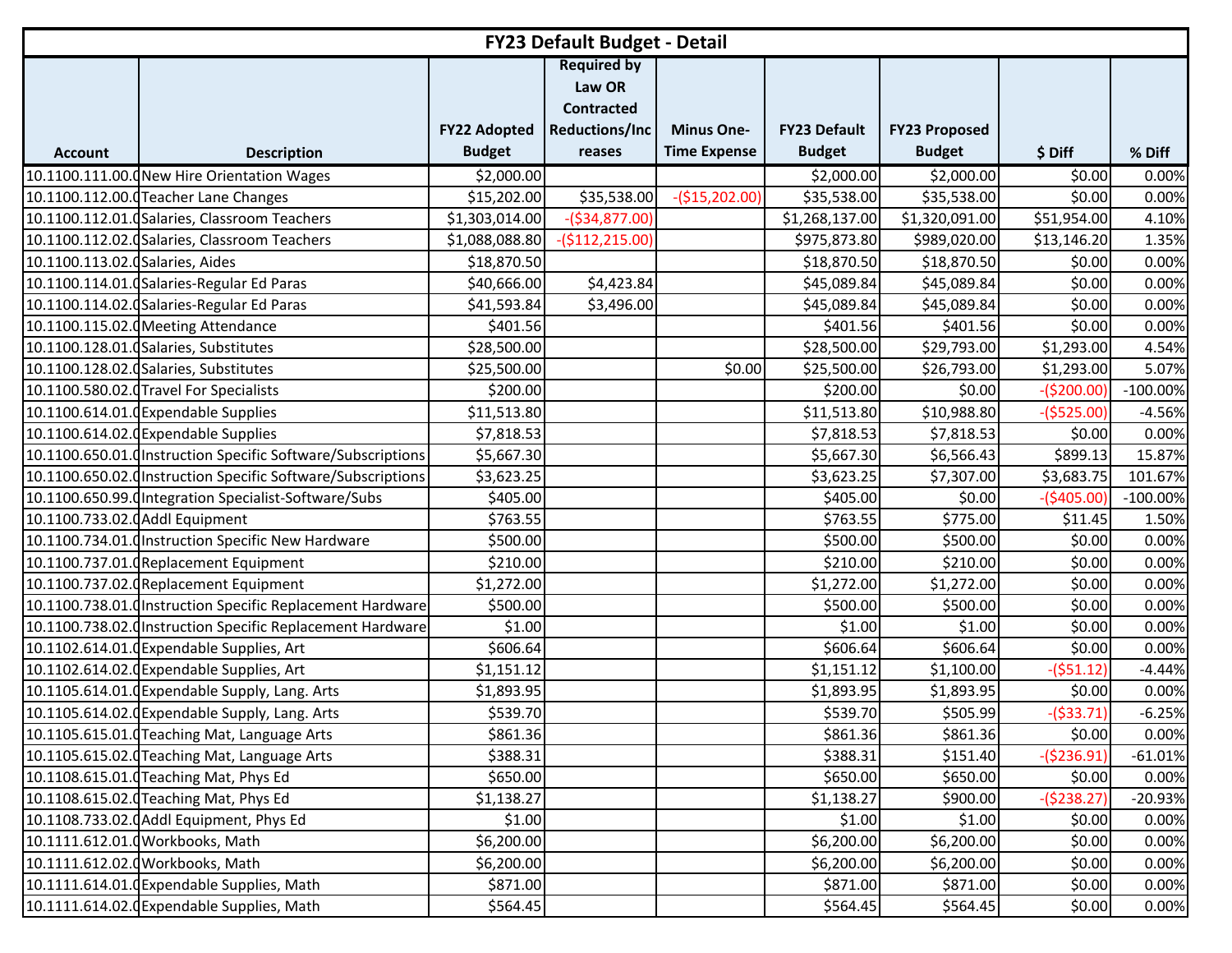|                                 |                                                           |                     | <b>Required by</b>    |                     |                     |                      |                |             |
|---------------------------------|-----------------------------------------------------------|---------------------|-----------------------|---------------------|---------------------|----------------------|----------------|-------------|
|                                 |                                                           |                     | Law OR                |                     |                     |                      |                |             |
|                                 |                                                           |                     | <b>Contracted</b>     |                     |                     |                      |                |             |
|                                 |                                                           | <b>FY22 Adopted</b> | <b>Reductions/Inc</b> | <b>Minus One-</b>   | <b>FY23 Default</b> | <b>FY23 Proposed</b> |                |             |
| <b>Account</b>                  | <b>Description</b>                                        | <b>Budget</b>       | reases                | <b>Time Expense</b> | <b>Budget</b>       | <b>Budget</b>        | \$Diff         | % Diff      |
|                                 | 10.1111.615.02.0 Teaching Mat, Math                       | \$2,500.00          |                       |                     | \$2,500.00          | \$1,628.53           | $-($871.47)$   | $-34.86%$   |
|                                 | 10.1112.123.02.0 Band & Orchestra Program                 | \$5,000.00          |                       |                     | \$5,000.00          | \$5,000.00           | \$0.00         | 0.00%       |
|                                 | 10.1112.615.01.0 Teaching Mat, Music                      | \$901.20            |                       |                     | \$901.20            | \$901.20             | \$0.00         | 0.00%       |
|                                 | 10.1112.615.02. Teaching Mat, Music                       | \$779.05            |                       |                     | \$779.05            | \$790.87             | \$11.82        | 1.52%       |
|                                 | 10.1113.614.01. Expendable Supplies, Science              | \$798.40            |                       |                     | \$798.40            | \$798.40             | \$0.00         | 0.00%       |
|                                 | 10.1113.614.02. (Expendable Supplies, Science             | \$364.12            |                       |                     | \$364.12            | \$300.00             | $-($64.12)$    | $-17.61%$   |
|                                 | 10.1113.615.01.0Teaching Mat, Science                     | \$1,071.14          |                       |                     | \$1,071.14          | \$1,071.14           | \$0.00         | 0.00%       |
|                                 | 10.1113.615.02.0 Teaching Mat, Science                    | \$300.00            |                       |                     | \$300.00            | \$300.00             | \$0.00         | 0.00%       |
|                                 | 10.1115.614.02.0 Expendable Supply, Soc Studies           | \$690.29            |                       |                     | \$690.29            | \$300.00             | $-($390.29)$   | $-56.54%$   |
|                                 | 10.1115.615.00. Social Studies-Curriculum Upgrades        | \$7,000.00          |                       |                     | \$7,000.00          | \$7,000.00           | \$0.00         | 0.00%       |
|                                 | 10.1115.615.01.0 Teaching Mat, Social Studies             | \$2,612.37          |                       |                     | \$2,612.37          | \$2,612.37           | \$0.00         | 0.00%       |
|                                 | 10.1115.615.02. Teaching Mat, Social Studies              | \$711.81            |                       |                     | \$711.81            | \$172.50             | $-($539.31)$   | $-75.77%$   |
|                                 | 10.1120.112.01.0Teaching Advisors                         | \$4,200.00          |                       |                     | \$4,200.00          | \$4,200.00           | \$0.00         | 0.00%       |
|                                 | 10.1120.112.02. Teaching Advisors                         | \$2,250.00          |                       |                     | \$2,250.00          | \$2,250.00           | \$0.00         | 0.00%       |
| 10.1120.510.01.0 Transportation |                                                           | \$1,075.00          |                       |                     | \$1,075.00          | \$1,000.00           | $-($75.00)$    | $-6.98%$    |
| 10.1120.510.02.0 Transportation |                                                           | \$50.00             |                       |                     | \$50.00             | \$50.00              | \$0.00         | 0.00%       |
|                                 | 10.1120.800.02.0 Academic Competition                     | \$422.90            |                       |                     | \$422.90            | \$422.90             | \$0.00         | 0.00%       |
|                                 | 10.1123.612.02.0 Workbooks, Reading                       | \$1,528.57          |                       |                     | \$1,528.57          | \$1,035.00           | $-($493.57)$   | $-32.29%$   |
|                                 | 10.1123.614.01. GExpendable Supplies, Reading             | \$155.91            |                       |                     | \$155.91            | \$155.91             | \$0.00         | 0.00%       |
|                                 | 10.1123.614.02. Expendable Supplies, Reading              | \$432.49            |                       |                     | \$432.49            | \$432.49             | \$0.00         | 0.00%       |
|                                 | 10.1123.615.01.0 Teaching Mat, Reading                    | \$1,842.35          |                       |                     | \$1,842.35          | \$1,842.35           | \$0.00         | 0.00%       |
|                                 | 10.1123.615.02. Teaching Mat, Reading                     | \$894.06            |                       |                     | \$894.06            | \$890.00             | $-($4.06)$     | $-0.45%$    |
|                                 | 10.1169.114.01.0 Technology Technician                    | \$28,177.20         |                       |                     | \$28,177.20         | \$27,678.96          | $-($498.24)$   | $-1.77%$    |
|                                 | 10.1169.114.02.0 Technology Technician                    | \$28,177.20         |                       |                     | \$28,177.20         | \$27,678.96          | $-($498.24)$   | $-1.77%$    |
|                                 | 10.1169.614.01. Instruction Specific IT Supplies/Repairs  | \$1,447.50          |                       |                     | \$1,447.50          | \$1,447.50           | \$0.00         | 0.00%       |
|                                 | 10.1169.614.02. (Instruction Specific IT Supplies/Repairs | \$1,350.00          |                       |                     | \$1,350.00          | \$1,350.00           | \$0.00         | 0.00%       |
|                                 | 10.1169.615.00.0 Tech Instruction-Curriculum Upgrades     | \$7,350.00          |                       |                     | \$7,350.00          | \$0.00               | $-($7,350.00)$ | $-100.00\%$ |
|                                 | 10.1169.615.01. Teaching Mat, Computer                    | \$193.92            |                       |                     | \$193.92            | \$193.92             | \$0.00         | 0.00%       |
|                                 | 10.1169.615.02.0 Teaching Matl, Computer                  | \$300.00            |                       |                     | \$300.00            | \$1.00               | $-($299.00)$   | -99.67%     |
|                                 | 10.1190.110.01.0Salaries-504/RTI/Reg Ed                   | \$3,597.00          |                       |                     | \$3,597.00          | \$3,597.00           | \$0.00         | 0.00%       |
|                                 | 10.1190.110.02.0Salaries-504/RTI/Reg Ed                   | \$3,597.00          |                       |                     | \$3,597.00          | \$3,597.00           | \$0.00         | 0.00%       |
|                                 | 10.1190.114.01.0Salaries-504/RTI/Reg Ed                   | \$14,114.88         | \$1,031.92            |                     | \$15,146.80         | \$15,146.80          | \$0.00         | 0.00%       |
|                                 | 10.1190.114.02. dSalaries-504/RTI/Reg Ed                  | \$10,689.39         | \$254.48              |                     | \$10,943.87         | \$10,943.87          | \$0.00         | 0.00%       |
|                                 |                                                           | \$2,751,950.68      | $-($102,347.76)$      | $-($15,202.00)$     | \$2,634,400.92      | \$2,693,919.96       | \$59,519.04    | 2.26%       |

| 11.00.<br>10.1200.1:<br>. SPED<br>).(INew<br>Positions. | \$0.00 | .950.00<br>. . <i>.</i><br>538 |  | ומח חפס כ<br>ה היה<br>. JUU.UU L<br>ാററ | .400.00<br>.<br>\/II I | 450.00 | 72%<br>22 / U |
|---------------------------------------------------------|--------|--------------------------------|--|-----------------------------------------|------------------------|--------|---------------|
|---------------------------------------------------------|--------|--------------------------------|--|-----------------------------------------|------------------------|--------|---------------|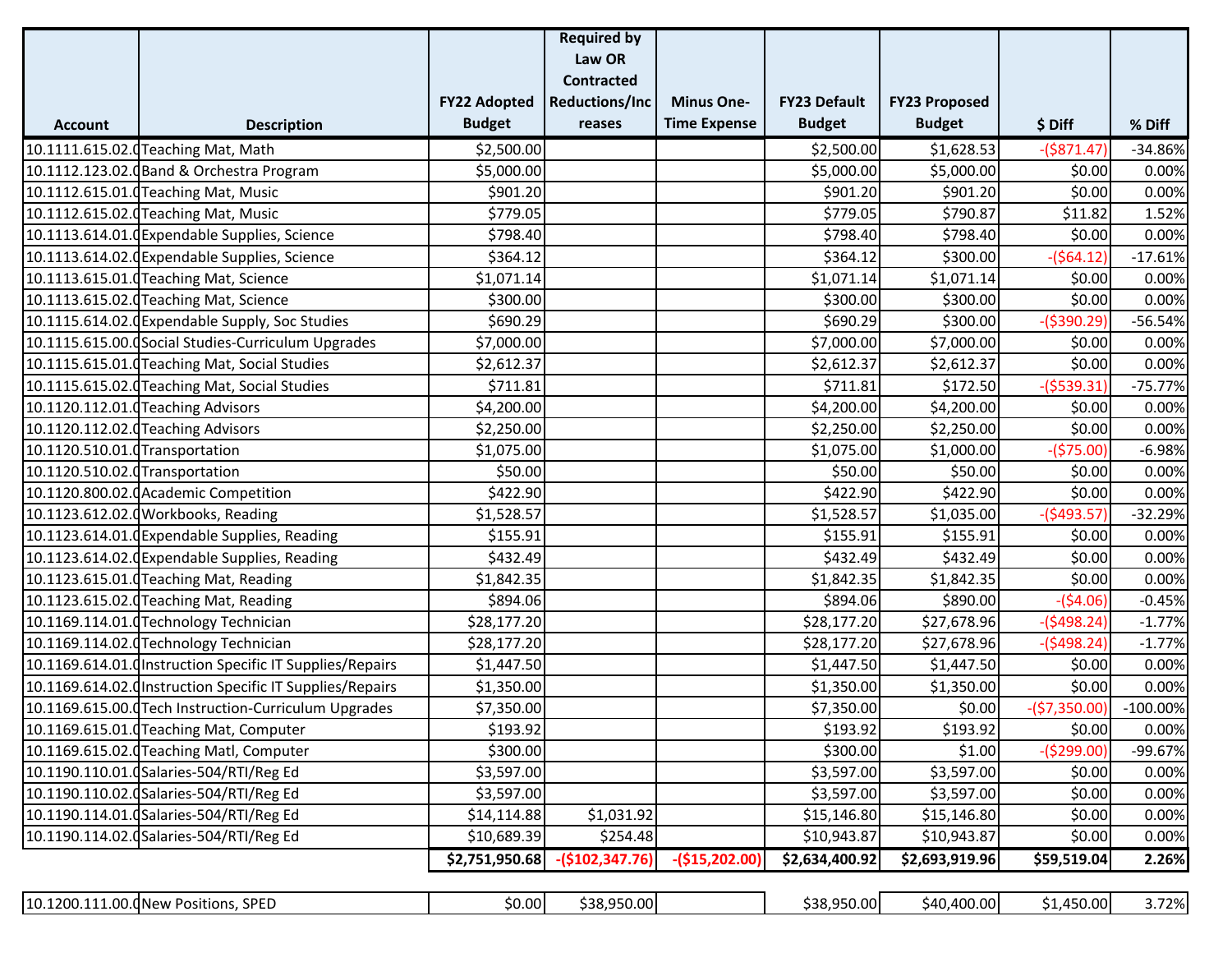|                        |                                                              |                     | <b>Required by</b>    |                     |                     |                      |                 |           |
|------------------------|--------------------------------------------------------------|---------------------|-----------------------|---------------------|---------------------|----------------------|-----------------|-----------|
|                        |                                                              |                     | Law OR                |                     |                     |                      |                 |           |
|                        |                                                              |                     | <b>Contracted</b>     |                     |                     |                      |                 |           |
|                        |                                                              | <b>FY22 Adopted</b> | <b>Reductions/Inc</b> | <b>Minus One-</b>   | <b>FY23 Default</b> | <b>FY23 Proposed</b> |                 |           |
| <b>Account</b>         | <b>Description</b>                                           | <b>Budget</b>       | reases                | <b>Time Expense</b> | <b>Budget</b>       | <b>Budget</b>        | \$ Diff         | % Diff    |
|                        | 10.1200.111.01.0 Wages: Personal Care                        | \$21,629.00         | \$10,858.00           |                     | \$32,487.00         | \$32,487.00          | \$0.00          | 0.00%     |
|                        | 10.1200.111.02.0 Wages: Personal Care                        | \$8,988.00          | $-($988.00)$          |                     | \$8,000.00          | \$8,000.00           | \$0.00          | 0.00%     |
|                        | 10.1200.113.01. Meeting Attendance                           | \$0.00              |                       |                     | \$0.00              | \$750.00             | \$750.00        | #DIV/0!   |
|                        | 10.1200.113.02.0 Meeting Attendance                          | \$0.00              |                       |                     | \$0.00              | \$750.00             | \$750.00        | #DIV/0!   |
|                        | 10.1200.114.01. (Salaries, Special Ed Paras                  | \$189,481.44        | $-(521, 621.52)$      |                     | \$167,859.92        | \$167,859.92         | \$0.00          | 0.00%     |
|                        | 10.1200.114.02.0 Salaries, Special Ed Paras                  | \$89,190.96         | $-($17,474.99)$       |                     | \$71,715.97         | \$71,715.97          | \$0.00          | 0.00%     |
|                        | 10.1200.115.01. Galary, Student Services Secretary           | \$11,105.16         |                       |                     | \$11,105.16         | \$11,105.16          | \$0.00          | 0.00%     |
|                        | 10.1200.115.02. (Salary, Student Services Secretary          | \$11,105.16         |                       |                     | \$11,105.16         | \$11,105.16          | \$0.00          | 0.00%     |
|                        | 10.1200.118.01.0Salary, Resource Rm Teacher                  | \$187,904.00        | \$86,787.60           |                     | \$274,691.60        | \$201,464.60         | $-($73,227.00)$ | $-26.66%$ |
|                        | 10.1200.118.02. (Salary, Resource Rm Teacher                 | \$215,346.00        | $-($8,820.00)$        |                     | \$206,526.00        | \$206,526.00         | \$0.00          | 0.00%     |
|                        | 10.1200.121.00.0Sped Bldg. Coordinator Salary                | \$86,520.00         | \$2,596.00            |                     | \$89,116.00         | \$89,116.00          | \$0.00          | 0.00%     |
|                        | 10.1200.122.01.0 Wages: Extra Curricular: Professional       | \$2,415.60          | $-($915.60)$          |                     | \$1,500.00          | \$1,500.00           | \$0.00          | 0.00%     |
|                        | 10.1200.123.01.0 Wages: Extra Curricular: Support            | \$551.32            | \$948.68              |                     | \$1,500.00          | \$1,500.00           | \$0.00          | 0.00%     |
|                        | 10.1200.124.01.0 Wages: Training (All)-Student Services      | \$5,900.00          |                       |                     | \$5,900.00          | \$5,900.00           | \$0.00          | 0.00%     |
|                        | 10.1200.124.02.0 Wages: Training (All)-Student Services      | \$3,900.00          |                       |                     | \$3,900.00          | \$3,900.00           | \$0.00          | 0.00%     |
|                        | 10.1200.125.01.d Wages: Meeting (All)-Student Services       | \$2,930.50          |                       |                     | \$2,930.50          | \$2,500.00           | $-($430.50)$    | $-14.69%$ |
|                        | 10.1200.125.02.0 Wages: Meeting (All)-Student Services       | \$2,500.00          |                       |                     | \$2,500.00          | \$2,500.00           | \$0.00          | 0.00%     |
|                        | 10.1200.330.00.0Legal Services-Spec Ed                       | \$2,750.00          |                       |                     | \$2,750.00          | \$2,750.00           | \$0.00          | 0.00%     |
|                        | 10.1200.330.01.0 Contracted Services                         | \$157,245.25        | $-($136,645.25)$      |                     | \$20,600.00         | \$20,600.00          | \$0.00          | 0.00%     |
|                        | 10.1200.330.02.0 Contracted Services                         | \$12,878.00         | \$165,577.00          |                     | \$178,455.00        | \$178,455.00         | \$0.00          | 0.00%     |
|                        | 10.1200.560.01.0 Out Of District Tuition                     | \$111,322.38        | $-($111,322.38)$      |                     | \$0.00              | \$0.00               | \$0.00          | #DIV/0!   |
|                        | 10.1200.560.02.0 Out Of District Tuition                     | \$96,772.87         | \$181,787.13          |                     | \$278,560.00        | \$278,560.00         | \$0.00          | 0.00%     |
|                        | 10.1200.561.01.0 Out-of-District Related Services            | \$69,292.98         | $-($69,292.98)$       |                     | \$0.00              | \$0.00               | \$0.00          | #DIV/0!   |
|                        | 10.1200.561.02.0 Out-of-District Related Services            | \$5,000.00          | \$85,158.42           |                     | \$90,158.42         | \$90,158.42          | \$0.00          | 0.00%     |
| 10.1200.580.01.0Travel |                                                              | \$1,500.00          |                       |                     | \$1,500.00          | \$1,500.00           | \$0.00          | 0.00%     |
| 10.1200.580.02.0Travel |                                                              | \$1,150.00          |                       |                     | \$1,150.00          | \$1,150.00           | \$0.00          | 0.00%     |
|                        | 10.1200.612.01.0 Workbooks, Resource Rm                      | \$999.48            |                       |                     | \$999.48            | \$1,475.00           | \$475.52        | 47.58%    |
|                        | 10.1200.612.02.0 Workbooks, Resource Rm                      | \$1,000.00          |                       |                     | \$1,000.00          | \$1,000.00           | \$0.00          | 0.00%     |
|                        | 10.1200.614.01.0Expendable Supplies, Res Rm                  | \$824.34            |                       |                     | \$824.34            | \$1,100.00           | \$275.66        | 33.44%    |
|                        | 10.1200.614.02.0 Expendable Supplies, Res Rm                 | \$2,425.00          |                       |                     | \$2,425.00          | \$2,445.00           | \$20.00         | 0.82%     |
|                        | 10.1200.616.01.CTeaching Mats. Resource Room                 | \$1,495.45          |                       |                     | \$1,495.45          | \$1,210.45           | $-($285.00)$    | $-19.06%$ |
|                        | 10.1200.616.02.dTeaching Mats. Resource Room                 | \$11,794.40         |                       |                     | \$11,794.40         | \$12,365.00          | \$570.60        | 4.84%     |
|                        | 10.1200.641.01.0Textbooks, Resource Rm                       | \$300.00            |                       |                     | \$300.00            | \$300.00             | \$0.00          | 0.00%     |
|                        | 10.1200.641.02.0 Textbooks, Resource Rm                      | \$1,000.00          |                       |                     | \$1,000.00          | \$1,000.00           | \$0.00          | 0.00%     |
|                        | 10.1200.650.01. Instruction Specific Software/Subscriptions  | \$9,279.00          |                       |                     | \$9,279.00          | \$8,940.00           | $-($339.00)$    | $-3.65%$  |
|                        | 10.1200.650.02. (Instruction Specific Software/Subscriptions | \$10,645.00         |                       |                     | \$10,645.00         | \$8,716.00           | $-($1,929.00)$  | $-18.12%$ |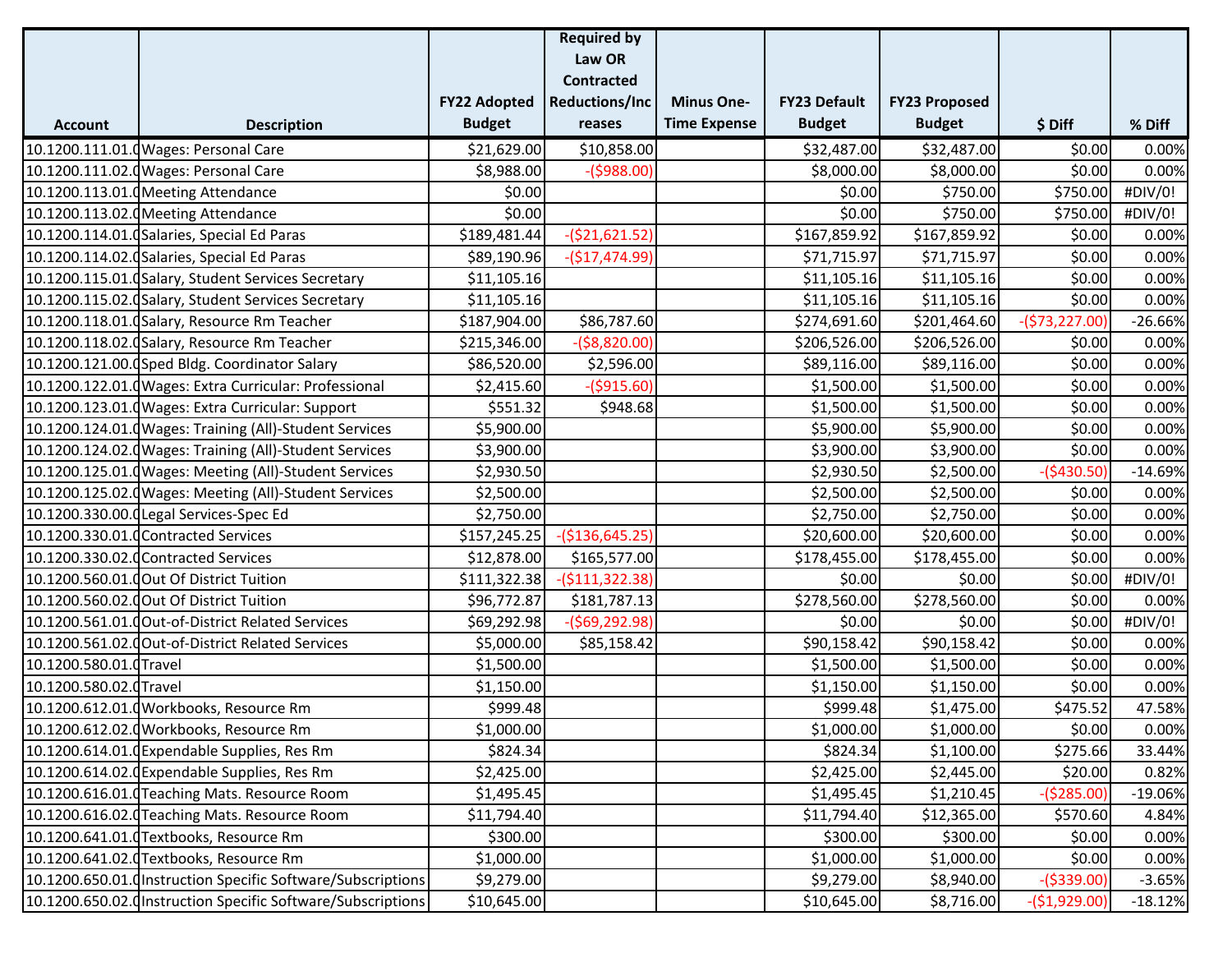|                                  |                                                    |                     | <b>Required by</b>    |                     |                     |                      |                 |           |
|----------------------------------|----------------------------------------------------|---------------------|-----------------------|---------------------|---------------------|----------------------|-----------------|-----------|
|                                  |                                                    |                     | Law OR                |                     |                     |                      |                 |           |
|                                  |                                                    |                     | <b>Contracted</b>     |                     |                     |                      |                 |           |
|                                  |                                                    | <b>FY22 Adopted</b> | <b>Reductions/Inc</b> | <b>Minus One-</b>   | <b>FY23 Default</b> | <b>FY23 Proposed</b> |                 |           |
| <b>Account</b>                   | <b>Description</b>                                 | <b>Budget</b>       | reases                | <b>Time Expense</b> | <b>Budget</b>       | <b>Budget</b>        | \$Diff          | % Diff    |
|                                  | 10.1200.732.01. Guipment Maintenance Plans         | \$500.00            |                       |                     | \$500.00            | \$500.00             | \$0.00          | 0.00%     |
|                                  | 10.1200.732.02.0 Equipment Maintenance Plans       | \$500.00            |                       |                     | \$500.00            | \$500.00             | \$0.00          | 0.00%     |
|                                  | 10.1200.733.01.0 New Student Equipment-Assistive   | \$600.00]           |                       |                     | \$600.00            | \$600.00             | \$0.00          | 0.00%     |
|                                  | 10.1200.733.02.0New Student Equipment-Assistive    | \$2,600.00          |                       |                     | \$2,600.00          | \$800.00             | $-($1,800.00)$  | $-69.23%$ |
|                                  | 10.1200.737.02. Rplcmnt Student Equipment-Assitive | \$0.00              |                       |                     | \$0.00              | \$1,800.00           | \$1,800.00      | #DIV/0!   |
| 10.1200.810.00.0 Dues and Fees   |                                                    | \$900.00            |                       |                     | \$900.00            | \$900.00             | \$0.00          | 0.00%     |
| 10.1201.115.01.0ESY - Wages      |                                                    | \$29,500.00         |                       |                     | \$29,500.00         | \$29,500.00          | \$0.00          | 0.00%     |
| 10.1201.115.02.0ESY - Wages      |                                                    | \$11,500.00         |                       |                     | \$11,500.00         | \$11,500.00          | \$0.00          | 0.00%     |
|                                  | 10.1201.330.01.0ESY - Contracted Services          | \$54,779.00         | $-($38,388.00)$       |                     | \$16,391.00         | \$16,391.00          | \$0.00          | 0.00%     |
|                                  | 10.1201.330.02.0ESY - Contracted Services          | \$4,780.40          | \$39,882.00           |                     | \$44,662.40         | \$44,662.40          | \$0.00          | 0.00%     |
| 10.1201.614.01.0ESY - Supplies   |                                                    | \$174.34            |                       |                     | \$174.34            | \$450.00             | \$275.66        | 158.12%   |
| 10.1201.614.02.0ESY - Supplies   |                                                    | \$450.00            |                       |                     | \$450.00            | \$450.00             | \$0.00          | 0.00%     |
|                                  | 10.1202.112.02.0 Self-Contained 4-6 Salaries       | \$42,127.00         | \$1,828.00            |                     | \$43,955.00         | \$43,955.00          | \$0.00          | 0.00%     |
|                                  | 10.1203.330.00.0 Multi-District Evaluations        | \$0.00              | \$8,000.00            |                     | \$8,000.00          | \$8,000.00           | \$0.00          | 0.00%     |
|                                  | 10.1203.560.00.0 Multi-District Tuition            | \$0.00              | \$11,747.00           |                     | \$11,747.00         | \$11,747.00          | \$0.00          | 0.00%     |
|                                  | 10.1203.561.00.0 Multi-District Related Services   | \$2,700.00          | \$240,814.00          |                     | \$243,514.00        | \$243,514.00         | \$0.00          | 0.00%     |
|                                  | 10.1203.614.00.0 Multi-District Supplies           | \$0.00              | \$1,800.00            |                     | \$1,800.00          | \$1,800.00           | \$0.00          | 0.00%     |
|                                  | 10.1203.733.00.0 Multi-District Equipment          | \$0.00              | \$9,000.00            |                     | \$9,000.00          | \$9,000.00           | \$0.00          | 0.00%     |
| 10.1260.110.01.0 Salaries - ELL  |                                                    | \$42,622.72         | \$1,621.48            |                     | \$44,244.20         | \$44,244.20          | \$0.00          | 0.00%     |
|                                  | 10.1260.615.00. Teaching Materials, Esl            | \$250.00            |                       |                     | \$250.00            | \$250.00             | \$0.00          | 0.00%     |
|                                  | 10.1290.111.01.0 Preschool Salaries                | \$53,588.00         | \$24,909.00           |                     | \$78,497.00         | \$78,497.00          | \$0.00          | 0.00%     |
|                                  | 10.1290.613.01. Testing Materials-Pre School       | \$500.00            |                       |                     | \$500.00            | \$500.00             | \$0.00          | 0.00%     |
|                                  | 10.1290.614.01.0 Expendable Supplies-Pre School    | \$585.00            |                       |                     | \$585.00            | \$585.00             | \$0.00          | 0.00%     |
|                                  | 10.1290.615.01.0 Teaching Materials-Pre School     | \$520.89            |                       |                     | \$520.89            | \$520.89             | \$0.00          | 0.00%     |
|                                  |                                                    | \$1,586,318.64      | \$506,795.59          | \$0.00              | \$2,093,114.23      | \$2,021,471.17       | $-($71,643.06)$ | $-3.42%$  |
|                                  |                                                    |                     |                       |                     |                     |                      |                 |           |
|                                  | 10.2120.112.01. (Salaries, Guidance                | \$76,203.00         | \$2,096.00            |                     | \$78,299.00         | \$78,299.00          | \$0.00          | 0.00%     |
|                                  | 10.2120.112.02. (Salaries, Guidance                | \$53,331.00         | \$3,983.00            |                     | \$57,314.00         | \$57,314.00          | \$0.00          | 0.00%     |
|                                  | 10.2120.116.00.0Database Mgr/Network Mgr           | \$25,338.00         | $-(57,838.00)$        |                     | \$17,500.00         | \$17,500.00          | \$0.00          | 0.00%     |
| 10.2120.613.01.0 Testing         |                                                    | \$692.00            |                       |                     | \$692.00            | \$692.00             | \$0.00          | 0.00%     |
| 10.2120.613.02.0 Testing         |                                                    | \$850.00            |                       |                     | \$850.00            | \$850.00             | \$0.00          | 0.00%     |
|                                  | 10.2120.615.01.0 Expendable Supplies               | \$178.00            |                       |                     | \$178.00            | \$178.00             | \$0.00          | 0.00%     |
|                                  | 10.2120.615.02. Teaching Materials                 | \$409.03            |                       |                     | \$409.03            | \$409.18             | \$0.15          | 0.04%     |
| 10.2134.112.01.0 Salaries, Nurse |                                                    | \$67,173.81         | \$77.94               |                     | \$67,251.75         | \$67,251.75          | \$0.00          | 0.00%     |
| 10.2134.112.02. (Salaries, Nurse |                                                    | \$68,179.38         | \$78.92               |                     | \$68,258.30         | \$68,258.30          | \$0.00          | 0.00%     |
|                                  | 10.2134.128.00.0 Nurse Sub-SAU Directed            | \$11,806.20         | \$1,880.80            |                     | \$13,687.00         | \$13,687.00          | \$0.00          | 0.00%     |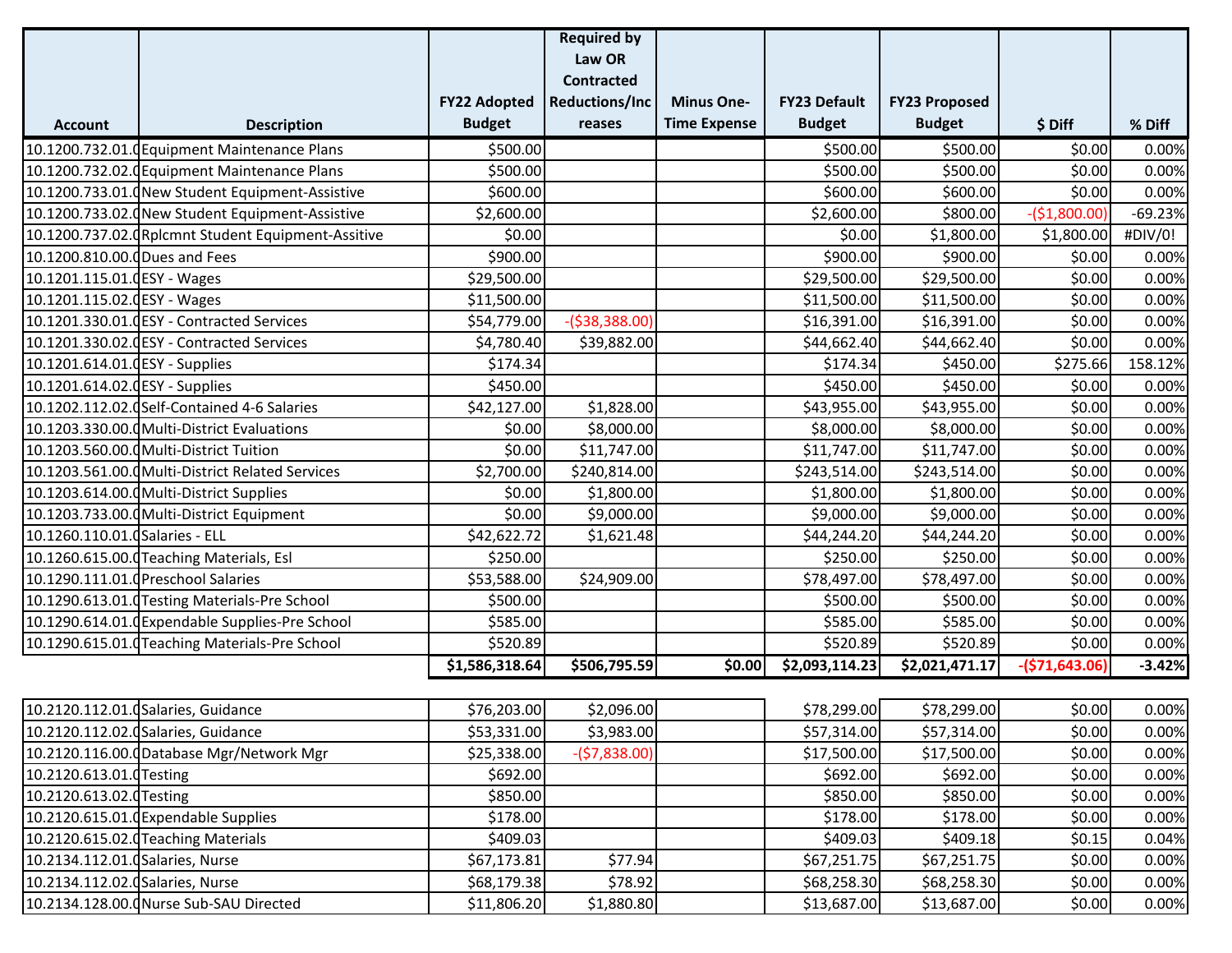|                                   |                                                           |                     | <b>Required by</b>    |                     |                     |                      |                |           |
|-----------------------------------|-----------------------------------------------------------|---------------------|-----------------------|---------------------|---------------------|----------------------|----------------|-----------|
|                                   |                                                           |                     | Law OR                |                     |                     |                      |                |           |
|                                   |                                                           |                     | <b>Contracted</b>     |                     |                     |                      |                |           |
|                                   |                                                           | <b>FY22 Adopted</b> | <b>Reductions/Inc</b> | <b>Minus One-</b>   | <b>FY23 Default</b> | <b>FY23 Proposed</b> |                |           |
| <b>Account</b>                    | <b>Description</b>                                        | <b>Budget</b>       | reases                | <b>Time Expense</b> | <b>Budget</b>       | <b>Budget</b>        | \$Diff         | % Diff    |
|                                   | 10.2134.612.01.0 Field Trip Health Supplies               | \$0.00              |                       |                     | \$0.00              | \$600.00             | \$600.00       | #DIV/0!   |
|                                   | 10.2134.612.02.0 Field Trip Health Supplies               | \$0.00              |                       |                     | \$0.00              | \$600.00             | \$600.00       | #DIV/0!   |
|                                   | 10.2134.614.01. Expendable Supplies, Health               | \$1,522.20          |                       |                     | \$1,522.20          | \$1,339.49           | $-($182.71)$   | $-12.00%$ |
|                                   | 10.2134.614.02.0 Expendable Supplies, Health              | \$4,426.07          |                       |                     | \$4,426.07          | \$4,000.00           | $-($426.07)$   | $-9.63%$  |
|                                   | 10.2134.615.02.0 Teaching Mat, Health                     | \$203.50            |                       |                     | \$203.50            | \$194.18             | $-($9.32)$     | $-4.58%$  |
|                                   | 10.2134.730.01.0 Addl Equipment, Health                   | \$1,528.00          |                       |                     | \$1,528.00          | \$1,630.00           | \$102.00       | 6.68%     |
|                                   | 10.2134.730.02.0 Addl Equip, Health                       | \$1,550.68          |                       |                     | \$1,550.68          | \$1,657.00           | \$106.32       | 6.86%     |
| 10.2142.330.01.0 Evaluations      |                                                           | \$4,300.00          |                       |                     | \$4,300.00          | \$3,500.00           | $-($800.00)$   | $-18.60%$ |
| 10.2142.330.02.0 Evaluations      |                                                           | \$4,500.00          |                       |                     | \$4,500.00          | \$4,000.00           | $-($500.00)$   | $-11.11%$ |
|                                   | 10.2143.110.01.0 Psychologist Salary                      | \$37,749.50         | $-($4,274.50)$        |                     | \$33,475.00         | \$33,475.00          | \$0.00         | 0.00%     |
|                                   | 10.2143.110.02.0 Psychologist Salary                      | \$37,749.50         | $-($4,274.50)$        |                     | \$33,475.00         | \$33,475.00          | \$0.00         | 0.00%     |
|                                   | 10.2143.613.01.0 Testing Materials-Psychologist           | \$1,510.00          |                       |                     | \$1,510.00          | \$1,510.00           | \$0.00         | 0.00%     |
|                                   | 10.2143.613.02.0 Testing Materials-Psychologist           | \$1,750.00          |                       |                     | \$1,750.00          | \$1,750.00           | \$0.00         | 0.00%     |
|                                   | 10.2143.615.01.0 Teaching Materials-Psychologist          | \$100.00            |                       |                     | \$100.00            | \$100.00             | \$0.00         | 0.00%     |
|                                   | 10.2143.615.02.dTeaching Materials-Psychologist           | \$100.00            |                       |                     | \$100.00            | \$100.00             | \$0.00         | 0.00%     |
|                                   | 10.2152.111.01. (Speech and Language Salary               | \$59,802.42         | \$2,920.46            |                     | \$62,722.88         | \$62,722.88          | \$0.00         | 0.00%     |
|                                   | 10.2152.111.02. Speech and Language Salary                | \$55,683.24         | \$544.46              |                     | \$56,227.70         | \$56,227.70          | \$0.00         | 0.00%     |
|                                   | 10.2152.613.01.0 Testing Materials-Speech                 | \$362.27            |                       |                     | \$362.27            | \$570.00             | \$207.73       | 57.34%    |
|                                   | 10.2152.613.02.0 Testing Materials, Speech                | \$650.00            |                       |                     | \$650.00            | \$400.00             | (\$250.00)     | $-38.46%$ |
|                                   | 10.2152.615.01.0 Teaching Mat, Speech                     | \$264.14            |                       |                     | \$264.14            | \$134.87             | $-($129.27)$   | $-48.94%$ |
|                                   | 10.2152.615.02.0 Teaching Mat, Speech                     | \$204.67            |                       |                     | \$204.67            | \$228.85             | \$24.18        | 11.81%    |
|                                   | 10.2159.330.01.0 Contracted Services-Vision/Hearing       | \$3,052.50          | \$22,755.27           |                     | \$25,807.77         | \$25,807.77          | \$0.00         | 0.00%     |
|                                   | 10.2159.330.02.0 Contracted Services-Vision/Hearing       | \$25,894.00         | \$1,933.00            |                     | \$27,827.00         | \$27,827.00          | \$0.00         | 0.00%     |
|                                   | 10.2162.330.01.0 Contracted Services-Physical Therapy     | \$27,036.10         | \$9,535.67            |                     | \$36,571.77         | \$36,571.77          | \$0.00         | 0.00%     |
|                                   | 10.2162.330.02.dContracted Services-Physical Therapy      | \$2,940.00          | \$2,822.40            |                     | \$5,762.40          | \$5,762.40           | \$0.00         | 0.00%     |
|                                   | 10.2163.111.01.0 Occupational Therapy Salary              | \$35,965.50         | \$12,299.75           |                     | \$48,265.25         | \$48,265.25          | \$0.00         | 0.00%     |
|                                   | 10.2163.111.02. Cocupational Therapy Salary               | \$35,965.50         | $-($17,335.82)$       |                     | \$18,629.68         | \$18,629.68          | \$0.00         | 0.00%     |
|                                   | 10.2163.330.01.0 Contracted Services-Occupational Therapy | \$26,000.00         | $-($26,000.00)$       |                     | \$0.00              | \$0.00               | \$0.00         | #DIV/0!   |
|                                   | 10.2163.613.01.0 Testing Materials-Occupational Therapy   | \$707.95            |                       |                     | \$707.95            | \$741.78             | \$33.83        | 4.78%     |
|                                   | 10.2163.613.02.0 Testing Materials-Occupational Therapy   | \$42.00             |                       |                     | \$42.00             | \$250.00             | \$208.00       | 495.24%   |
|                                   | 10.2163.615.01.0 Teaching Materials-Occupational Therapy  | \$858.30            |                       |                     | \$858.30            | \$1,021.48           | \$163.18       | 19.01%    |
|                                   | 10.2163.615.02.0 Teaching Materials-Occupational Therapy  | \$291.75            |                       |                     | \$291.75            | \$592.75             | \$301.00       | 103.17%   |
| 10.2180.301.00.0 Medicaid Billing |                                                           | \$3,090.00          |                       |                     | \$3,090.00          | \$1,800.00           | $-($1,290.00)$ | $-41.75%$ |
| 10.2192.111.00.0 Salaries, BCBA   |                                                           | \$47,771.30         | \$26,388.70           |                     | \$74,160.00         | \$74,160.00          | \$0.00         | 0.00%     |
|                                   |                                                           | \$727,731.51        | \$27,593.55           | \$0.00              | \$755,325.06        | \$754,084.08         | $-($1,240.98)$ | $-0.16%$  |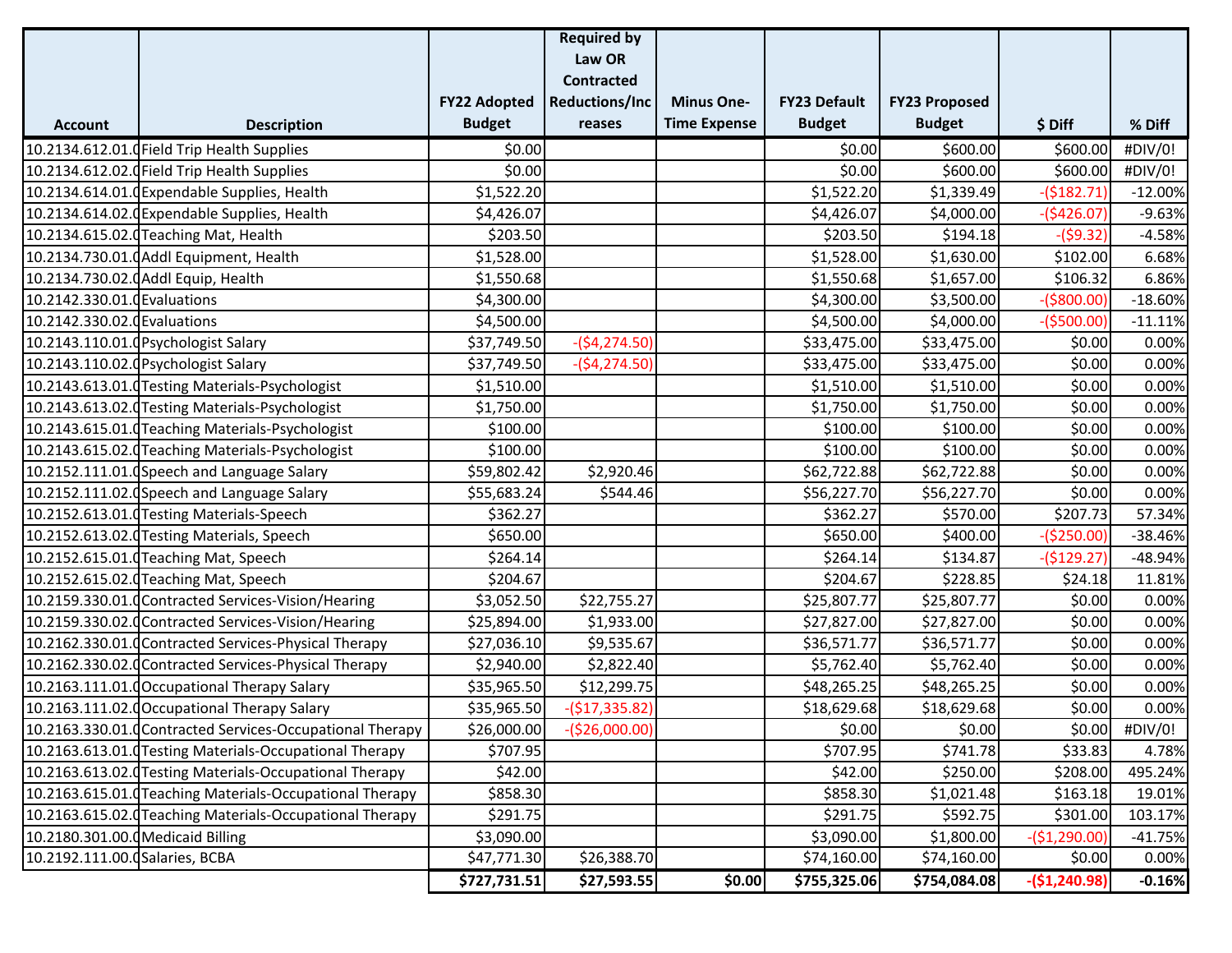|                                    |                                                   |                     | <b>Required by</b>    |                     |                     |                      |              |             |
|------------------------------------|---------------------------------------------------|---------------------|-----------------------|---------------------|---------------------|----------------------|--------------|-------------|
|                                    |                                                   |                     | Law OR                |                     |                     |                      |              |             |
|                                    |                                                   |                     | <b>Contracted</b>     |                     |                     |                      |              |             |
|                                    |                                                   | <b>FY22 Adopted</b> | <b>Reductions/Inc</b> | <b>Minus One-</b>   | <b>FY23 Default</b> | <b>FY23 Proposed</b> |              |             |
| <b>Account</b>                     | <b>Description</b>                                | <b>Budget</b>       | reases                | <b>Time Expense</b> | <b>Budget</b>       | <b>Budget</b>        | \$ Diff      | % Diff      |
|                                    | 10.2210.115.00.0New Hire Orientation Comm Stipend | \$1,000.00          |                       |                     | \$1,000.00          | \$1,000.00           | \$0.00       | 0.00%       |
|                                    | 10.2210.115.02.0Curriculum Devl. Stipend          | \$1.00              |                       |                     | \$1.00              | \$0.00               | $-($1.00)$   | $-100.00\%$ |
| 10.2210.117.01.0 Mentor Stipends   |                                                   | \$600.00            |                       |                     | \$600.00            | \$1,000.00           | \$400.00     | 66.67%      |
|                                    | 10.2210.117.02.0 Mentor Stipends                  | \$600.00            |                       |                     | \$600.00            | \$1,000.00           | \$400.00]    | 66.67%      |
| 10.2210.240.01.0PD-CBA-BESSA       |                                                   | \$2,300.00          |                       |                     | \$2,300.00          | \$2,300.00           | \$0.00       | 0.00%       |
| 10.2210.240.02.0PD-CBA-BESSA       |                                                   | \$1,000.00          |                       |                     | \$1,000.00          | \$1,000.00           | \$0.00       | 0.00%       |
| 10.2210.241.01.0PD-CBA-BTA         |                                                   | \$31,500.00         |                       |                     | \$31,500.00         | \$31,500.00          | \$0.00       | 0.00%       |
| 10.2210.241.02.0PD-CBA-BTA         |                                                   | \$18,500.00         |                       |                     | \$18,500.00         | \$18,500.00          | \$0.00       | 0.00%       |
|                                    | 10.2210.242.01.0 Staff Development                | \$1,000.00          |                       |                     | \$1,000.00          | \$1,000.00           | \$0.00       | 0.00%       |
|                                    | 10.2210.242.02.0 Staff Development                | \$1,000.00          |                       |                     | \$1,000.00          | \$1,000.00           | \$0.00       | 0.00%       |
|                                    | 10.2210.244.01.0 Staff Reimburse-AHP              | \$1,300.00          |                       |                     | \$1,300.00          | \$1,300.00           | \$0.00       | 0.00%       |
|                                    | 10.2210.244.02.dStaff Reimburse-AHP               | \$1,300.00          |                       |                     | \$1,300.00          | \$1,300.00           | \$0.00       | 0.00%       |
|                                    | 10.2210.245.00.0SAU Wide PD Activities            | \$2,500.00          |                       |                     | \$2,500.00          | \$2,500.00           | \$0.00       | 0.00%       |
|                                    | 10.2210.245.01. Prof Develop - Admin/Non-Union    | \$2,000.00          |                       |                     | \$2,000.00          | \$2,000.00           | \$0.00       | 0.00%       |
|                                    | 10.2210.245.02. Prof Develop - Admin/Non-Union    | \$2,000.00          |                       |                     | \$2,000.00          | \$2,000.00           | \$0.00       | 0.00%       |
|                                    | 10.2210.612.00. (New Hire Orientation Supplies    | \$800.00            |                       |                     | \$800.00            | \$800.00             | \$0.00       | 0.00%       |
| 10.2222.112.01.0 Salary, Librarian |                                                   | \$69,754.00         | \$1,918.00            |                     | \$71,672.00         | \$71,672.00          | \$0.00       | 0.00%       |
| 10.2222.112.02.0 Salary, Librarian |                                                   | \$51,777.00         | $-($26,296.00)$       |                     | \$25,481.00         | \$25,481.00          | \$0.00       | 0.00%       |
| 10.2222.430.01.0Repair             |                                                   | \$94.34             |                       |                     | \$94.34             | \$94.34              | \$0.00       | 0.00%       |
| 10.2222.430.02.0Repair             |                                                   | \$25.00             |                       |                     | \$25.00             | \$25.00              | \$0.00       | 0.00%       |
| 10.2222.444.02.0 Film Purchases    |                                                   | \$1,136.53          |                       |                     | \$1,136.53          | \$1,222.43           | \$85.90      | 7.56%       |
|                                    | 10.2222.614.01.0Expendable Supplies, Library      | \$31.18             |                       |                     | \$31.18             | \$31.18              | \$0.00       | 0.00%       |
|                                    | 10.2222.614.02.0 Expendable Supplies, Library     | \$195.29            |                       |                     | \$195.29            | \$195.29             | \$0.00       | 0.00%       |
|                                    | 10.2222.615.01.0Teach. Matls, Library             | \$299.00            |                       |                     | \$299.00            | \$299.00             | \$0.00       | 0.00%       |
|                                    | 10.2222.615.02.0 Teach. Matls, Library            | \$1.00              |                       |                     | \$1.00              | \$1.00               | \$0.00       | 0.00%       |
|                                    | 10.2222.641.01.0 Books and Media                  | \$1,371.00          |                       |                     | \$1,371.00          | \$1,371.00           | \$0.00       | 0.00%       |
|                                    | 10.2222.641.02.0 Books and Media                  | \$2,881.53          |                       |                     | \$2,881.53          | \$3,215.00           | \$333.47     | 11.57%      |
| 10.2222.642.02.0 Publications      |                                                   | \$719.62            |                       |                     | \$719.62            | \$385.72             | $-($333.90)$ | $-46.40%$   |
|                                    | 10.2225.434.01.0 Computer Repairs                 | \$850.00            |                       |                     | \$850.00            | \$850.00             | \$0.00       | 0.00%       |
|                                    | 10.2225.434.02.0 Computer Repairs                 | \$850.00            |                       |                     | \$850.00            | \$850.00             | \$0.00       | 0.00%       |
|                                    | 10.2225.614.01.0Technology Supplies               | \$1,000.00          |                       |                     | \$1,000.00          | \$1,000.00           | \$0.00       | 0.00%       |
|                                    | 10.2225.614.02.0 Technology Supplies              | \$1,000.00          |                       |                     | \$1,000.00          | \$1,000.00           | \$0.00       | 0.00%       |
|                                    | 10.2225.738.01.0Replacement Computer Equipment    | \$5,850.00          |                       | $-($5,850.00)$      | \$0.00              | \$0.00               | \$0.00       | #DIV/0!     |
|                                    | 10.2225.738.02. Replacement Computer Equipment    | \$8,175.00          |                       | $-($8,175.00)$      | \$0.00              | \$5,000.00           | \$5,000.00   | #DIV/0!     |
|                                    |                                                   | \$213,411.49        | $-($24,378.00)$       | $-($14,025.00)$     | \$175,008.49        | \$180,892.96         | \$5,884.47   | 3.36%       |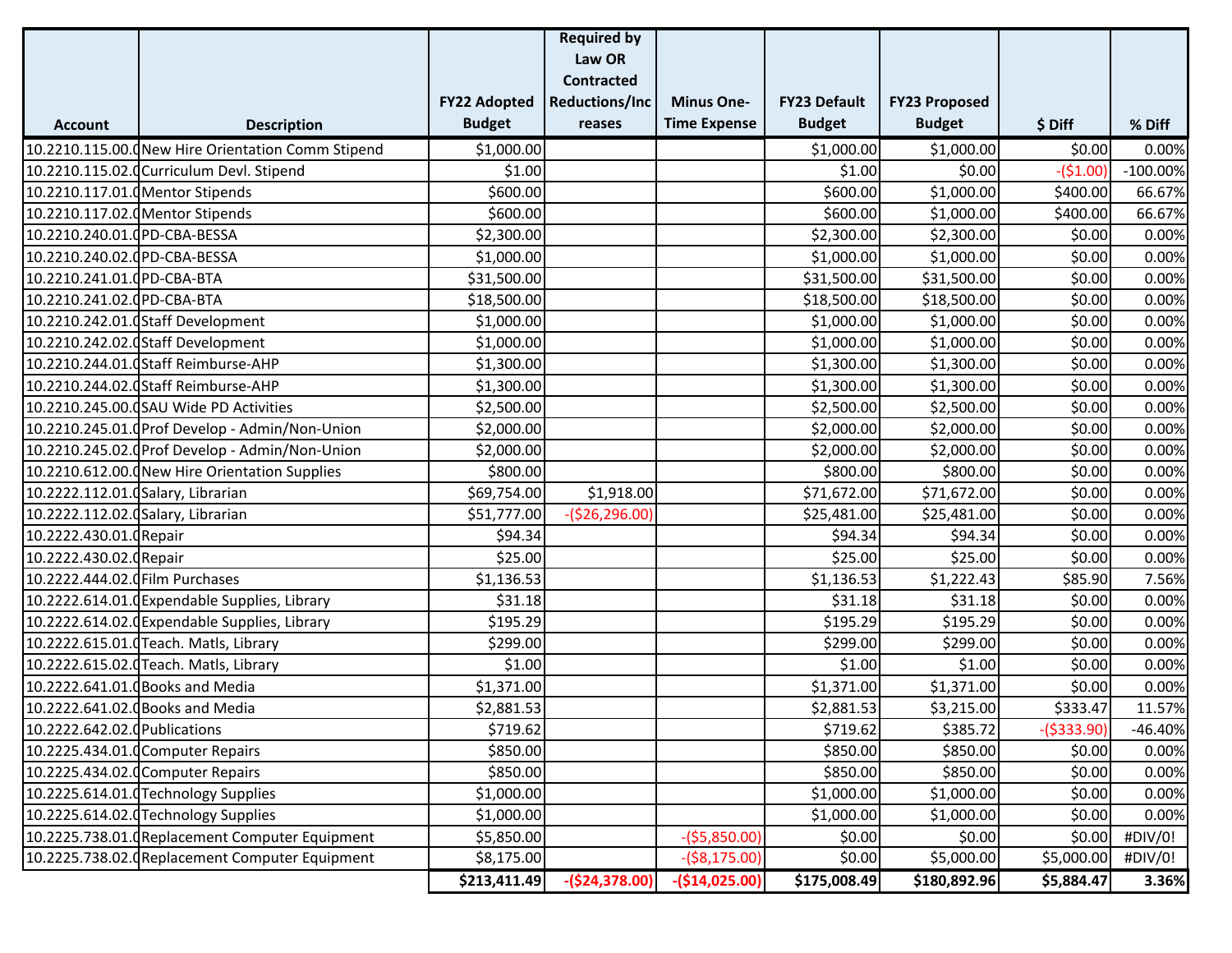|                                  |                                                   |                     | <b>Required by</b>    |                     |                     |                      |                |             |
|----------------------------------|---------------------------------------------------|---------------------|-----------------------|---------------------|---------------------|----------------------|----------------|-------------|
|                                  |                                                   |                     | Law OR                |                     |                     |                      |                |             |
|                                  |                                                   |                     | <b>Contracted</b>     |                     |                     |                      |                |             |
|                                  |                                                   | <b>FY22 Adopted</b> | <b>Reductions/Inc</b> | <b>Minus One-</b>   | <b>FY23 Default</b> | <b>FY23 Proposed</b> |                |             |
| <b>Account</b>                   | <b>Description</b>                                | <b>Budget</b>       | reases                | <b>Time Expense</b> | <b>Budget</b>       | <b>Budget</b>        | \$ Diff        | % Diff      |
|                                  | 10.2310.110.00. Galaries, School Board            | \$2,200.00          |                       |                     | \$2,200.00          | \$2,200.00           | \$0.00         | 0.00%       |
| 10.2310.540.00.0 Advertising     |                                                   | \$800.00            |                       |                     | \$800.00            | \$1,500.00           | \$700.00       | 87.50%      |
|                                  | 10.2310.550.00. Printing Town Report              | \$300.00            |                       |                     | \$300.00            | \$300.00             | \$0.00         | 0.00%       |
|                                  | 10.2310.614.00.0 School Board Expenses            | \$1,500.00          |                       |                     | \$1,500.00          | \$1,500.00           | \$0.00         | 0.00%       |
| 10.2310.810.00.0Dues             |                                                   | \$5,900.00          |                       |                     | \$5,900.00          | \$4,500.00           | $-($1,400.00)$ | $-23.73%$   |
| 10.2310.840.00.0 Contingencey    |                                                   |                     |                       |                     | \$0.00              | \$0.00               | \$0.00         | #DIV/0!     |
|                                  | 10.2312.301.00. Secretary School Board            | \$1,750.00          |                       |                     | \$1,750.00          | \$2,000.00           | \$250.00       | 14.29%      |
|                                  | 10.2312.302.00.0 School Board Clerk               | \$75.00             |                       |                     | \$75.00             | \$75.00              | \$0.00         | 0.00%       |
|                                  | 10.2313.110.00.0 Salary, Treasurer                | \$1,000.00          |                       |                     | \$1,000.00          | \$1,000.00           | \$0.00         | 0.00%       |
|                                  | 10.2314.301.00.0Checklist Supervisor              | \$160.00            |                       |                     | \$160.00            | \$160.00             | \$0.00         | 0.00%       |
| 10.2316.310.00.0 Negotiations    |                                                   | \$5,000.00          |                       |                     | \$5,000.00          | \$12,000.00          | \$7,000.00     | 140.00%     |
| 10.2317.301.00.0 Audit           |                                                   | \$9,500.00          |                       |                     | \$9,500.00          | \$9,500.00           | \$0.00         | 0.00%       |
| 10.2318.301.00.0Legal Services   |                                                   | \$6,000.00          |                       |                     | \$6,000.00          | \$7,000.00           | \$1,000.00     | 16.67%      |
|                                  | 10.2320.310.00.0District Assessment               |                     |                       |                     | \$0.00              |                      | \$0.00         | #DIV/0!     |
|                                  |                                                   | \$34,185.00         | \$0.00                | \$0.00              | \$34,185.00         | \$41,735.00          | \$7,550.00     | 22.09%      |
|                                  |                                                   |                     |                       |                     |                     |                      |                |             |
|                                  | 10.2400.110.01.0Salaries, Principal               | \$110,524.00        | \$3,316.00            |                     | \$113,840.00        | \$113,840.00         | \$0.00         | 0.00%       |
|                                  | 10.2400.110.02.0 Salaries, Principal              | \$99,704.00         | \$2,991.00            |                     | \$102,695.00        | \$102,695.00         | \$0.00         | 0.00%       |
|                                  | 10.2400.112.01. Galaries - CIA Admin              | \$1.00              |                       |                     | \$1.00              | \$1.00               | \$0.00         | 0.00%       |
|                                  | 10.2400.112.02. Galaries - CIA Admin              | \$1.00              |                       |                     | \$1.00              | \$1.00               | \$0.00         | 0.00%       |
|                                  | 10.2400.115.01.0 Salaries, Secretary              | \$76,092.86         |                       |                     | \$76,092.86         | \$76,592.86          | \$500.00       | 0.66%       |
|                                  | 10.2400.115.02.0 Salaries, Secretary              | \$69,580.67         |                       |                     | \$69,580.67         | \$70,080.67          | \$500.00       | 0.72%       |
|                                  | 10.2400.118.00.0USDA Wellness Coordinator         | \$1,000.00          |                       |                     | \$1,000.00          | \$1,000.00           | \$0.00         | 0.00%       |
|                                  | 10.2400.300.00. Prof. Services-Strategic Planning | \$6,000.00          |                       |                     | \$6,000.00          | \$6,000.00           | \$0.00         | 0.00%       |
|                                  | 10.2400.332.00.0 Consulting Services              | \$2,500.00          |                       |                     | \$2,500.00          | \$2,500.00           | \$0.00         | 0.00%       |
|                                  | 10.2400.340.01.0 Print Management                 | \$1,250.00          |                       |                     | \$1,250.00          | \$2,200.00           | \$950.00       | 76.00%      |
|                                  | 10.2400.340.02.0 Print Management                 | \$900.00            |                       |                     | \$900.00            | \$1,800.00           | \$900.00       | 100.00%     |
|                                  | 10.2400.430.01.0 Equipment Repair                 | \$400.00            |                       |                     | \$400.00            | \$400.00             | \$0.00         | 0.00%       |
|                                  | 10.2400.430.02.0 Equipment Repair                 | \$550.00            |                       |                     | \$550.00            | \$550.00             | \$0.00         | 0.00%       |
| 10.2400.442.01.0 Copier Lease    |                                                   | \$8,969.00          |                       |                     | \$8,969.00          | \$6,000.00           | $-($2,969.00)$ | $-33.10%$   |
| 10.2400.442.02.0 Copier Lease    |                                                   | \$2,969.00          |                       |                     | \$2,969.00          | \$0.00               | $-($2,969.00)$ | $-100.00\%$ |
| 10.2400.443.01.0 Copier Overages |                                                   | \$500.00            |                       |                     | \$500.00            | \$500.00             | \$0.00         | 0.00%       |
| 10.2400.443.02.0 Copier Overages |                                                   | \$400.00            |                       |                     | \$400.00            | \$400.00             | \$0.00         | 0.00%       |
|                                  | 10.2400.490.01.0 Service Agreements               | \$4,600.00          |                       |                     | \$4,600.00          | \$5,400.00           | \$800.00       | 17.39%      |
|                                  | 10.2400.490.02.0 Service Agreements               | \$5,229.00          |                       |                     | \$5,229.00          | \$5,761.00           | \$532.00       | 10.17%      |
|                                  | 10.2400.530.01.0 Phone-Contract-Principal         | \$600.00            |                       |                     | \$600.00            | \$600.00             | \$0.00         | 0.00%       |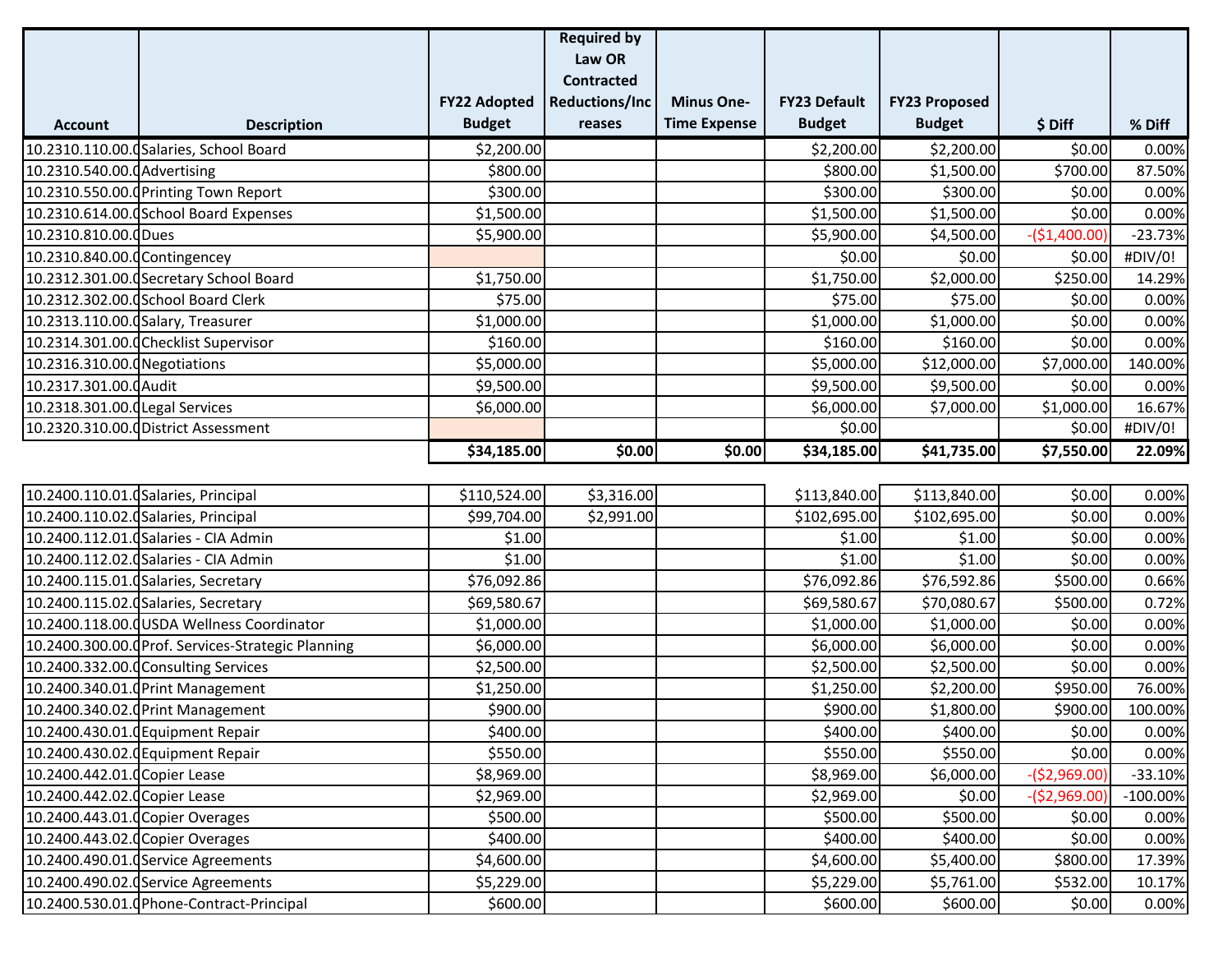|                                   |                                                   |                     | <b>Required by</b>    |                     |                     |                      |             |           |
|-----------------------------------|---------------------------------------------------|---------------------|-----------------------|---------------------|---------------------|----------------------|-------------|-----------|
|                                   |                                                   |                     | Law OR                |                     |                     |                      |             |           |
|                                   |                                                   |                     | <b>Contracted</b>     |                     |                     |                      |             |           |
|                                   |                                                   | <b>FY22 Adopted</b> | <b>Reductions/Inc</b> | <b>Minus One-</b>   | <b>FY23 Default</b> | <b>FY23 Proposed</b> |             |           |
| <b>Account</b>                    | <b>Description</b>                                | <b>Budget</b>       | reases                | <b>Time Expense</b> | <b>Budget</b>       | <b>Budget</b>        | \$ Diff     | % Diff    |
|                                   | 10.2400.530.02.0Phone-Contract-Principal          | \$600.00            |                       |                     | \$600.00            | \$600.00             | \$0.00      | 0.00%     |
| 10.2400.531.01.0Telephone         |                                                   | \$4,305.00          |                       |                     | \$4,305.00          | \$4,450.00           | \$145.00    | 3.37%     |
| 10.2400.531.02.0 Telephone        |                                                   | \$7,000.00          |                       |                     | \$7,000.00          | \$7,600.00           | \$600.00    | 8.57%     |
|                                   | 10.2400.532.00.0Network Services                  | \$10,000.00         |                       |                     | \$10,000.00         | \$10,300.00          | \$300.00    | 3.00%     |
| 10.2400.534.01.0 Postage          |                                                   | \$475.00            |                       |                     | \$475.00            | \$455.00             | $-($20.00)$ | $-4.21%$  |
| 10.2400.534.02.0 Postage          |                                                   | \$525.00            |                       |                     | \$525.00            | \$525.00             | \$0.00      | 0.00%     |
| 10.2400.550.01.0Printing          |                                                   | \$125.00            |                       |                     | \$125.00            | \$50.00              | $-($75.00)$ | $-60.00%$ |
| 10.2400.550.02.0 Printing         |                                                   | \$270.00            |                       |                     | \$270.00            | \$270.00             | \$0.00      | 0.00%     |
| 10.2400.580.01.0Travel            |                                                   | \$665.00            |                       |                     | \$665.00            | \$665.00             | \$0.00      | 0.00%     |
| 10.2400.580.02.0Travel            |                                                   | \$840.00            |                       |                     | \$840.00            | \$840.00             | \$0.00      | 0.00%     |
|                                   | 10.2400.581.01.0Travel-Contract-Principal         | \$600.00            |                       |                     | \$600.00            | \$600.00             | \$0.00      | 0.00%     |
|                                   | 10.2400.581.02.0Travel-Contract-Principal         | \$600.00            |                       |                     | \$600.00            | \$600.00             | \$0.00      | 0.00%     |
| 10.2400.610.01.0 Misc Hospitality |                                                   | \$300.00            |                       |                     | \$300.00            | \$300.00             | \$0.00      | 0.00%     |
| 10.2400.610.02.0 Misc Hospitality |                                                   | \$250.00            |                       |                     | \$250.00            | \$250.00             | \$0.00      | 0.00%     |
|                                   | 10.2400.614.01.0Expendable Supplies               | \$225.00            |                       |                     | \$225.00            | \$225.00             | \$0.00      | 0.00%     |
|                                   | 10.2400.614.02.0Expendable Supplies               | \$650.00            |                       |                     | \$650.00            | \$650.00             | \$0.00      | 0.00%     |
|                                   | 10.2400.650.00. Support Contracts/Hosted Services | \$70,000.00         |                       |                     | \$70,000.00         | \$91,146.00          | \$21,146.00 | 30.21%    |
|                                   | 10.2400.653.00.0 Consulting Services              | \$2,000.00          |                       |                     | \$2,000.00          | \$2,000.00           | \$0.00      | 0.00%     |
| 10.2400.658.00.0Site Licensing    |                                                   | \$6,000.00          |                       |                     | \$6,000.00          | \$6,000.00           | \$0.00      | 0.00%     |
|                                   | 10.2400.733.01.0 Addtl Equipment                  | \$400.00            |                       |                     | \$400.00            | \$400.00             | \$0.00      | 0.00%     |
|                                   | 10.2400.733.02.0 Addtl Equipment                  | \$300.00            |                       |                     | \$300.00            | \$300.00             | \$0.00      | 0.00%     |
| 10.2400.810.00.0Dues-SAU-Wide     |                                                   | \$60.00             |                       |                     | \$60.00             | \$114.00             | \$54.00     | 90.00%    |
| 10.2400.810.01.0Dues              |                                                   | \$606.66            |                       |                     | \$606.66            | \$606.66             | \$0.00      | 0.00%     |
| 10.2400.810.02.0Dues              |                                                   | \$606.67            |                       |                     | \$606.67            | \$606.67             | \$0.00      | 0.00%     |
|                                   |                                                   | \$499,173.86        | \$6,307.00            | \$0.00              | \$505,480.86        | \$525,874.86         | \$20,394.00 | 4.03%     |
|                                   |                                                   |                     |                       |                     |                     |                      |             |           |
|                                   | 10.2600.116.01. (Salaries, Maintenance            | \$140,376.24        |                       |                     | \$140,376.24        | \$140,376.24         | \$0.00      | 0.00%     |
|                                   | 10.2600.116.02.0Salaries, Maintenance             | \$135,845.28        | $-($4,468.32)$        |                     | \$131,376.96        | \$131,376.96         | \$0.00      | 0.00%     |
| 10.2600.117.01.0 Custodian - ESY  |                                                   | \$1,500.00          |                       |                     | \$1,500.00          | \$1,500.00           | \$0.00      | 0.00%     |
| 10.2600.117.02.0 Custodian - ESY  |                                                   | \$200.00            |                       |                     | \$200.00            | \$200.00             | \$0.00      | 0.00%     |
|                                   | 10.2600.119.00.0 Facilities Specialist            | \$11,580.00         |                       |                     | \$11,580.00         | \$11,580.00          | \$0.00      | 0.00%     |

|10.2600.130.01.0Maintenance OT \$1,000.00 \$1,000.00 \$1,000.00 \$0.00 \$0.00 50.00 10.2600.130.02.000001 Maintenance OT \$1,000.00 \$1,000.00 \$1,000.00 \$0.00 0.00% 10.2600.391.01.000001 Inspections \$2,400.00 \$2,400.00 \$2,700.00 \$300.00 12.50%  $\begin{vmatrix} 10.2600.391.02.0 \text{Inspections} \end{vmatrix}$  5.59%  $\begin{vmatrix} 53,581.00 \end{vmatrix}$  5.59% 10.2600.392.00.03 YR Asbestos Inspection-RMMS (\$1.00 \$1.00 \$1.00 \$1.00 \$1.00 \$1.00 \$0.00 \$0.00 \$0.00 \$0.00 \$1.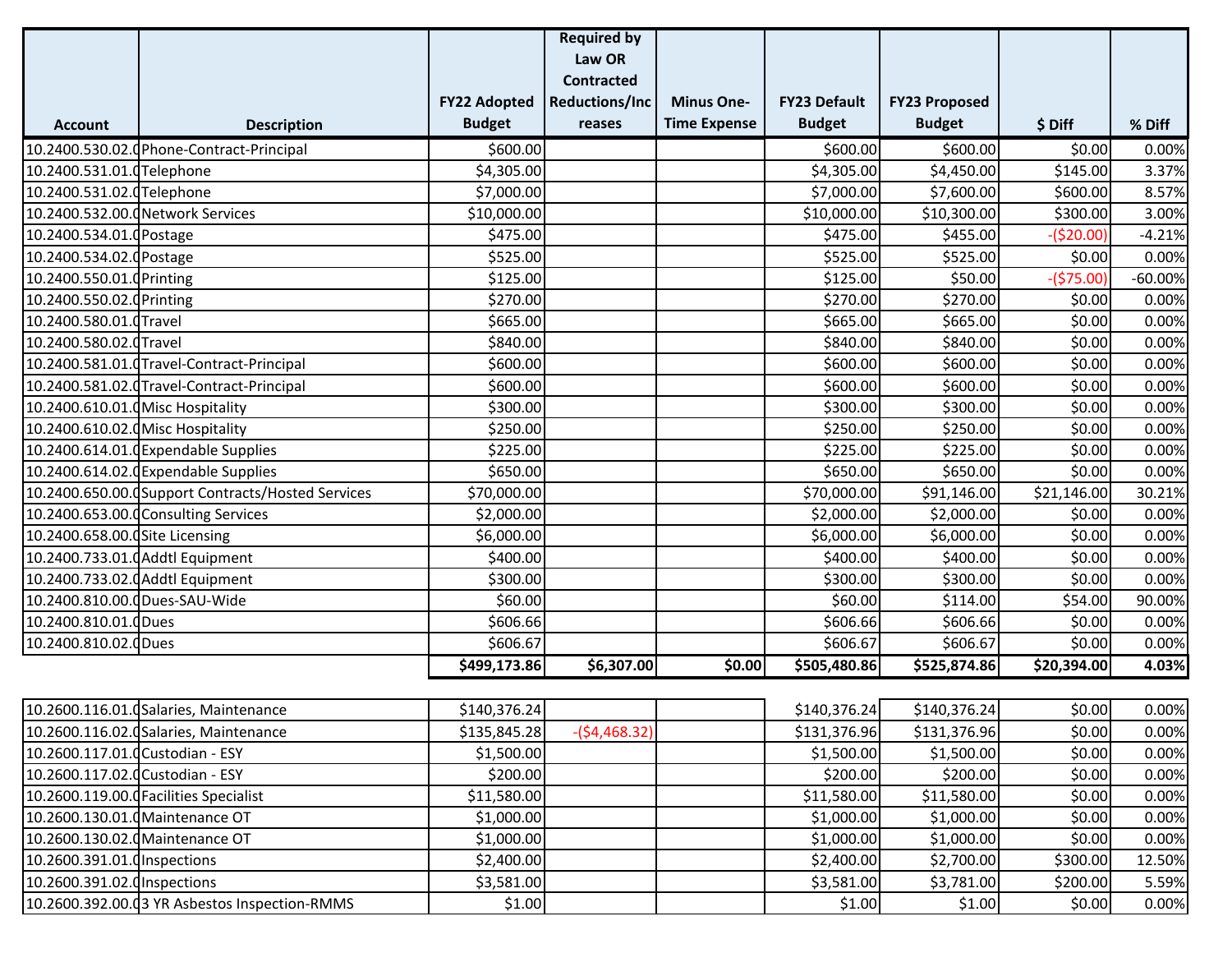|                                |                                             |                     | <b>Required by</b>    |                     |                     |                      |                |           |
|--------------------------------|---------------------------------------------|---------------------|-----------------------|---------------------|---------------------|----------------------|----------------|-----------|
|                                |                                             |                     | Law OR                |                     |                     |                      |                |           |
|                                |                                             |                     | <b>Contracted</b>     |                     |                     |                      |                |           |
|                                |                                             | <b>FY22 Adopted</b> | <b>Reductions/Inc</b> | <b>Minus One-</b>   | <b>FY23 Default</b> | <b>FY23 Proposed</b> |                |           |
| <b>Account</b>                 | <b>Description</b>                          | <b>Budget</b>       | reases                | <b>Time Expense</b> | <b>Budget</b>       | <b>Budget</b>        | \$ Diff        | % Diff    |
|                                | 10.2600.400.01.0 Contracted Field Maint.    | \$700.00            |                       |                     | \$700.00            | \$700.00             | \$0.00         | 0.00%     |
|                                | 10.2600.400.02.0 Contracted Field Maint.    | \$900.00            |                       |                     | \$900.00            | \$1,900.00           | \$1,000.00     | 111.11%   |
| 10.2600.402.01.0 Pest Control  |                                             | \$600.00            |                       |                     | \$600.00            | \$600.00             | \$0.00         | 0.00%     |
| 10.2600.402.02.0 Pest Control  |                                             | \$600.00            |                       |                     | \$600.00            | \$600.00             | \$0.00         | 0.00%     |
|                                | 10.2600.413.01. GRegular Water Testing      | \$2,400.00          |                       |                     | \$2,400.00          | \$3,400.00           | \$1,000.00     | 41.67%    |
|                                | 10.2600.413.02. (Regular Water Testing      | \$4,300.00          |                       |                     | \$4,300.00          | \$3,400.00           | $-($900.00)$   | $-20.93%$ |
| 10.2600.421.01.0Trash Removal  |                                             | \$8,500.00          |                       |                     | \$8,500.00          | \$7,500.00           | $-($1,000.00)$ | $-11.76%$ |
| 10.2600.421.02.0 Trash Removal |                                             | \$9,000.00          |                       |                     | \$9,000.00          | \$6,000.00           | $-($3,000.00)$ | $-33.33%$ |
|                                | 10.2600.422.01.0 Snow Plowing & Sanding     | \$8,500.00          |                       |                     | \$8,500.00          | \$9,000.00           | \$500.00       | 5.88%     |
|                                | 10.2600.422.02.0Snow Plowing & Sanding      | \$10,500.00         |                       |                     | \$10,500.00         | \$11,000.00          | \$500.00       | 4.76%     |
|                                | 10.2600.424.01.0Contracted Grounds/Mowing   | \$10,000.00         |                       |                     | \$10,000.00         | \$10,000.00          | \$0.00         | 0.00%     |
|                                | 10.2600.424.02.0 Contracted Grounds/Mowing  | \$12,000.00         |                       |                     | \$12,000.00         | \$12,000.00          | \$0.00         | 0.00%     |
|                                | 10.2600.430.01. (Repair, Equip Non-Instruct | \$1,575.00          |                       |                     | \$1,575.00          | \$1,575.00           | \$0.00         | 0.00%     |
|                                | 10.2600.430.02. (Repair, Equip Non-Instruct | \$2,000.00          |                       |                     | \$2,000.00          | \$2,000.00           | \$0.00         | 0.00%     |
|                                | 10.2600.431.01.0Heating/ventilating Svcs    | \$12,000.00         |                       |                     | \$12,000.00         | \$12,000.00          | \$0.00         | 0.00%     |
|                                | 10.2600.431.02.0 Heating/ventilating Svcs   | \$12,800.00         |                       |                     | \$12,800.00         | \$10,000.00          | $-($2,800.00)$ | $-21.88%$ |
| 10.2600.432.01.0 Fire Alarm    |                                             | \$2,250.00          |                       |                     | \$2,250.00          | \$2,250.00           | \$0.00         | 0.00%     |
| 10.2600.432.02.0 Fire Alarm    |                                             | \$1,000.00          |                       |                     | \$1,000.00          | \$800.00             | $-($200.00)$   | $-20.00%$ |
|                                | 10.2600.433.01.0 Plumbing Maintenance       | \$1,750.00          |                       |                     | \$1,750.00          | \$1,750.00           | \$0.00         | 0.00%     |
|                                | 10.2600.433.02. Plumbing Maintenance        | \$2,050.00          |                       |                     | \$2,050.00          | \$2,050.00           | \$0.00         | 0.00%     |
|                                | 10.2600.434.01.0 Electrical Maintenance     | \$1,500.00          |                       |                     | \$1,500.00          | \$1,500.00           | \$0.00         | 0.00%     |
|                                | 10.2600.434.02.0 Electrical Maintenance     | \$1,600.00          |                       |                     | \$1,600.00          | \$1,400.00           | $-($200.00)$   | $-12.50%$ |
|                                | 10.2600.435.01.0 Water System Testing       | \$0.00              |                       |                     | \$0.00              | \$1,500.00           | \$1,500.00     | #DIV/0!   |
|                                | 10.2600.435.02.0 Water System Testing       | \$0.00              |                       |                     | \$0.00              | \$2,000.00           | \$2,000.00     | #DIV/0!   |
|                                | 10.2600.436.01.0 Septic System Svcs         | \$3,000.00          |                       |                     | \$3,000.00          | \$1,000.00           | $-(52,000.00)$ | $-66.67%$ |
|                                | 10.2600.436.02.0 Septic System Svcs         | \$2,850.00          |                       |                     | \$2,850.00          | \$1,000.00           | $-($1,850.00)$ | $-64.91%$ |
| 10.2600.437.01.0 Painting      |                                             | \$225.00            |                       |                     | \$225.00            | \$225.00             | \$0.00         | 0.00%     |
| 10.2600.437.02.0 Painting      |                                             | \$500.00            |                       |                     | \$500.00            | \$500.00             | \$0.00         | 0.00%     |
|                                | 10.2600.439.01.0 General Maintenance        | \$11,650.00         |                       |                     | \$11,650.00         | \$11,650.00          | \$0.00         | 0.00%     |
|                                | 10.2600.439.02.0 General Maintenance        | \$10,500.00         |                       |                     | \$10,500.00         | \$10,500.00          | \$0.00         | 0.00%     |
|                                | 10.2600.490.01.0 Service Contracts          | \$4,675.00          |                       |                     | \$4,675.00          | \$7,000.00           | \$2,325.00     | 49.73%    |
|                                | 10.2600.490.02.0 Service Contracts          | \$9,000.00          |                       |                     | \$9,000.00          | \$12,500.00          | \$3,500.00     | 38.89%    |
|                                | 10.2600.520.00.0 Insurance Liability        | \$23,236.00         |                       |                     | \$23,236.00         | \$25,769.00          | \$2,533.00     | 10.90%    |
|                                | 10.2600.614.00.0Expendable Supplies         | \$300.00            |                       |                     | \$300.00            | \$300.00             | \$0.00         | 0.00%     |
|                                | 10.2600.614.01.0Expendable Supplies         | \$11,675.00         |                       |                     | \$11,675.00         | \$11,675.00          | \$0.00         | 0.00%     |
|                                | 10.2600.614.02.0Expendable Supplies         | \$9,000.00          |                       |                     | \$9,000.00          | \$9,000.00           | \$0.00         | 0.00%     |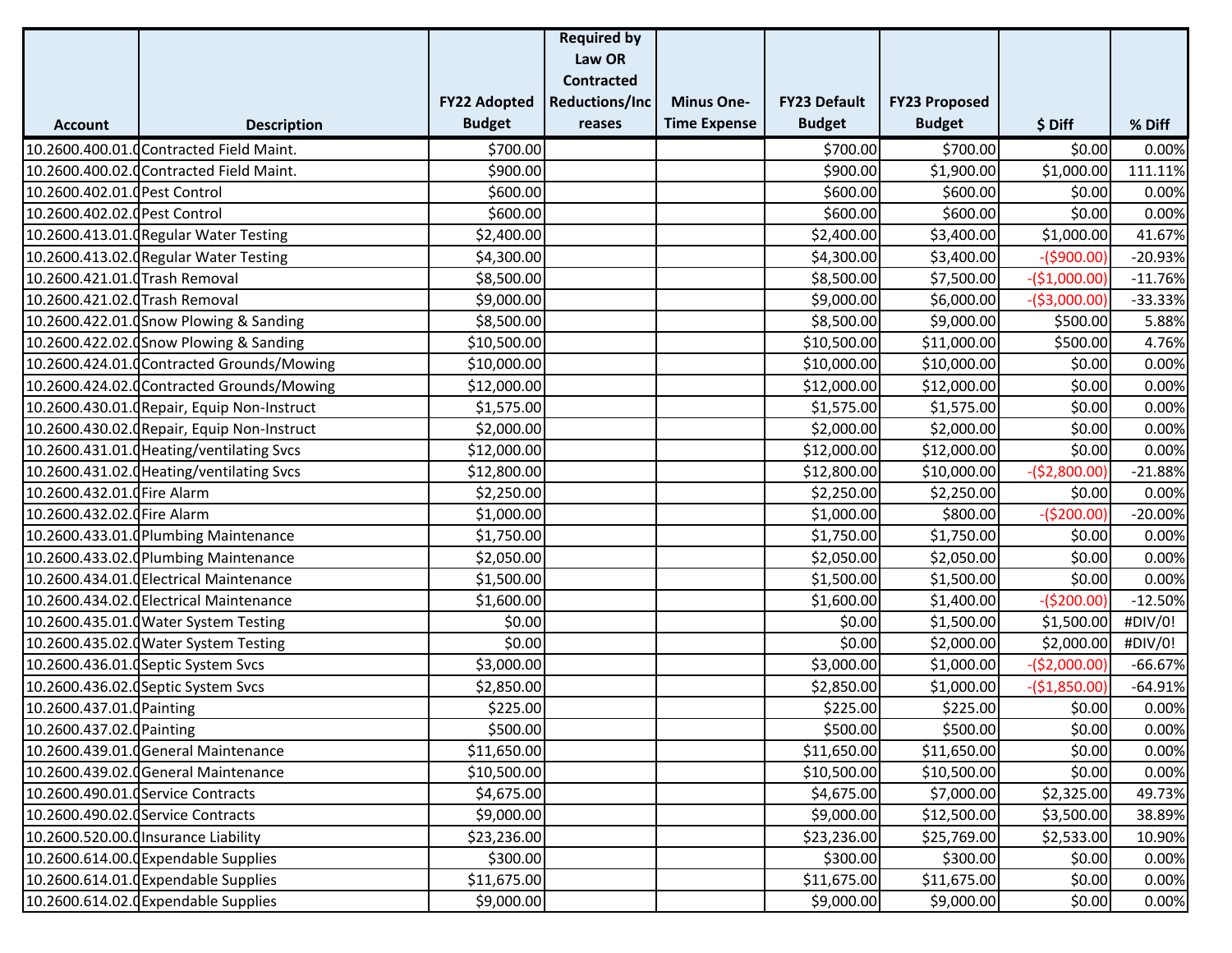|                                  |                                                         |                     | <b>Required by</b>    |                     |                     |                      |                 |           |
|----------------------------------|---------------------------------------------------------|---------------------|-----------------------|---------------------|---------------------|----------------------|-----------------|-----------|
|                                  |                                                         |                     | Law OR                |                     |                     |                      |                 |           |
|                                  |                                                         |                     | <b>Contracted</b>     |                     |                     |                      |                 |           |
|                                  |                                                         | <b>FY22 Adopted</b> | <b>Reductions/Inc</b> | <b>Minus One-</b>   | <b>FY23 Default</b> | <b>FY23 Proposed</b> |                 |           |
| <b>Account</b>                   | <b>Description</b>                                      | <b>Budget</b>       | reases                | <b>Time Expense</b> | <b>Budget</b>       | <b>Budget</b>        | \$ Diff         | % Diff    |
|                                  | 10.2600.622.01.0 Utility Svcs Electric                  | \$37,000.00         |                       |                     | \$37,000.00         | \$42,000.00          | \$5,000.00      | 13.51%    |
|                                  | 10.2600.622.02.0 Utility Svcs Electric                  | \$38,000.00         |                       |                     | \$38,000.00         | \$39,000.00          | \$1,000.00      | 2.63%     |
|                                  | 10.2600.624.01.0 Heating Fuel - Oil                     | \$46,700.00         |                       |                     | \$46,700.00         | \$38,000.00          | $-($8,700.00)$  | $-18.63%$ |
|                                  | 10.2600.624.02.0 Heating Fuel - Oil                     | \$27,500.00         |                       |                     | \$27,500.00         | \$25,000.00          | $-($2,500.00)$  | $-9.09%$  |
|                                  | 10.2600.625.01. Heating Fuel - Propane                  | \$0.00              |                       |                     | \$0.00              | \$2,200.00           | \$2,200.00      | #DIV/0!   |
|                                  | 10.2600.625.02. Heating Fuel - Propane                  | \$2,500.00          |                       |                     | \$2,500.00          | \$5,500.00           | \$3,000.00      | 120.00%   |
|                                  | 10.2600.737.01.0Replacement Equipment                   | \$825.00            |                       |                     | \$825.00            | \$825.00             | \$0.00          | 0.00%     |
|                                  | 10.2600.737.02. Replacement Equipment                   | \$1,200.00          |                       |                     | \$1,200.00          | \$1,000.00           | $-($200.00)$    | $-16.67%$ |
|                                  | 10.2600.890.00.0FY19 Facility/Maint Purchases           | \$10,500.00         |                       | $-($10,500.00)$     | \$0.00              | \$20,200.00          | \$20,200.00     | #DIV/0!   |
|                                  |                                                         | \$654,844.52        | $-($4,468.32)$        | $-($10,500.00)$     | \$639,876.20        | \$663,284.20         | \$23,408.00     | 3.66%     |
|                                  |                                                         |                     |                       |                     |                     |                      |                 |           |
|                                  | 10.2700.510.01. Reg Ed-Transportation-Contract-Vendor   | \$136,995.92        | \$5,480.08            |                     | \$142,476.00        | \$142,476.00         | \$0.00          | 0.00%     |
|                                  | 10.2700.510.02. (Reg Ed-Transportation-Contract-Vendor  | \$136,995.92        | \$5,480.08            |                     | \$142,476.00        | \$142,476.00         | \$0.00          | 0.00%     |
|                                  | 10.2700.626.01. (Reg Ed-Gasoline/Diesel Fuel-Vendor     | \$17,000.00         |                       |                     | \$17,000.00         | \$11,000.00          | $-($6,000.00)$  | $-35.29%$ |
|                                  | 10.2700.626.02. GReg Ed-Gasoline/Diesel Fuel-Vendor     | \$17,000.00         |                       |                     | \$17,000.00         | \$11,000.00          | $-($6,000.00)$  | $-35.29%$ |
|                                  | 10.2721.510.01. Reg Ed Transportation-BH & Other-Vendor | \$10,095.50         |                       |                     | \$10,095.50         | \$10,585.00          | \$489.50        | 4.85%     |
|                                  | 10.2721.510.02. Reg Ed Transportation-BH & Other-Vendor | \$9,745.50          |                       |                     | \$9,745.50          | \$9,834.50           | \$89.00         | 0.91%     |
|                                  | 10.2722.510.01. (Spec Ed-Transportation-Vendor          | \$146,851.00        | (541, 151.00)         |                     | \$105,700.00        | \$105,700.00         | \$0.00          | 0.00%     |
|                                  | 10.2722.510.02.0Spec Ed-Transportation-Vendor           | \$135,514.68        | \$113,955.32          |                     | \$249,470.00        | \$249,470.00         | \$0.00          | 0.00%     |
|                                  |                                                         | \$610,198.52        | \$83,764.48           | \$0.00              | \$693,963.00        | \$682,541.50         | $-($11,421.50)$ | $-1.65%$  |
|                                  |                                                         |                     |                       |                     |                     |                      |                 |           |
|                                  | 10.2900.131.00.0 Attendance Bonus-Support               | \$225.00            |                       | $-($225.00)$        | \$0.00              | \$0.00               | \$0.00          | #DIV/0!   |
|                                  | 10.2900.132.00.0 Attendance Bonus-Professional          | \$8,000.00          | \$1,800.00            |                     | \$9,800.00          | \$9,800.00           | \$0.00          | 0.00%     |
|                                  | 10.2900.133.00.0 Longevity Stipend                      | \$9,000.00          | \$1,000.00            |                     | \$10,000.00         | \$10,000.00          | \$0.00          | 0.00%     |
|                                  | 10.2900.134.00.0 Health Insurance Opt-Out               | \$46,500.00         | $-($2,500.00)$        |                     | \$44,000.00         | \$44,000.00          | \$0.00          | 0.00%     |
|                                  | 10.2900.138.00.0 Retirement Benefit                     | \$67,804.94         |                       | $-($67,804.94)$     | \$0.00              | \$0.00               | \$0.00          | #DIV/0!   |
|                                  | 10.2900.211.00.0 Health Insurance                       | \$1,061,818.96      | $-($11,860.33)$       |                     | \$1,049,958.63      | \$1,049,958.63       | \$0.00          | 0.00%     |
| 10.2900.212.00.0Dental Insurance |                                                         | \$43,475.98         | $-($5,464.32)$        |                     | \$38,011.66         | \$38,011.66          | \$0.00          | 0.00%     |
| 10.2900.213.00.0 Life Insurance  |                                                         | \$27,120.00         | \$1,307.14            |                     | \$28,427.14         | \$28,427.14          | \$0.00          | 0.00%     |
|                                  | 10.2900.215.00. Flex Benefit Spending                   | \$150.00            | $-($150.00)$          |                     | \$0.00              | \$0.00               | \$0.00          | #DIV/0!   |
| 10.2900.220.00.0 Fica            |                                                         | \$395,329.87        | \$11,980.03           |                     | \$407,309.90        | \$407,309.90         | \$0.00          | 0.00%     |
|                                  | 10.2900.231.00.0 Employee Retirement                    | \$83,153.46         | $-($855.13)$          |                     | \$82,298.33         | \$82,298.33          | \$0.00          | 0.00%     |
|                                  | 10.2900.232.00.0 Teacher Retirement                     | \$793,087.96        | $-($6,334.85)$        |                     | \$786,753.11        | \$786,753.11         | \$0.00          | 0.00%     |
|                                  | 10.2900.250.00.0Unemployment Compensation               | \$3,863.00          | $-($431.00)$          |                     | \$3,432.00          | \$3,432.00           | \$0.00          | 0.00%     |
|                                  | 10.2900.260.00.0 Workmans Compensation                  | \$17,033.00         | $-($1,979.00)$        |                     | \$15,054.00         | \$15,054.00          | \$0.00          | 0.00%     |
|                                  |                                                         | \$2,556,562.17      | $-($13,487.46)$       | $-($68,029.94)$     | \$2,475,044.77      | \$2,475,044.77       | \$0.00          | 0.00%     |